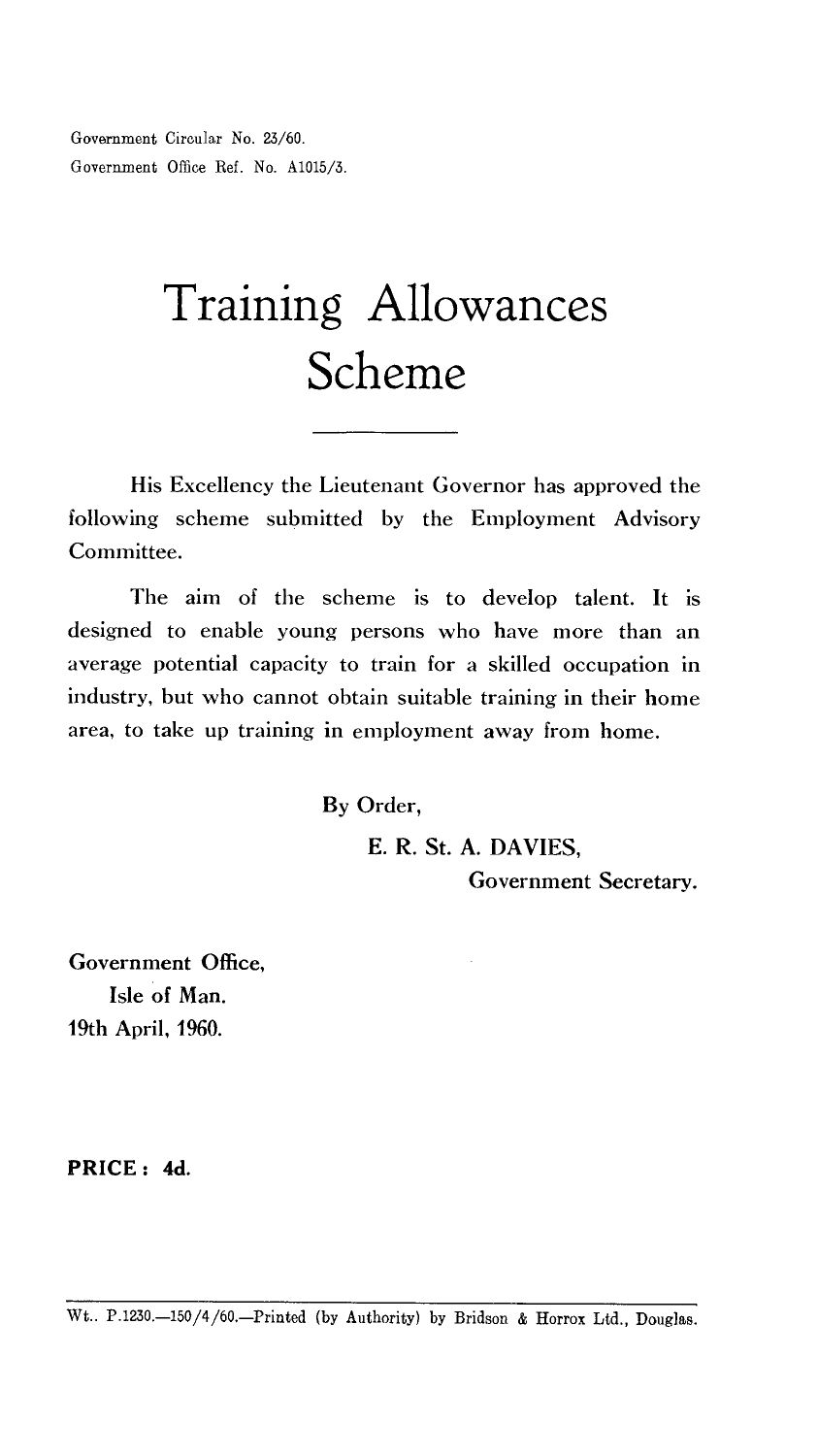#### **ISLE OF MAN GOVERNMENT EMPLOYMENT DIVISION**

# **TRAINING ALLOWANCES SCHEME**

# **I. OBJECT OF THE SCHEME.**

The purpose of the scheme is to help boys and girls with potential talents to develop them in their own interests.

## **II. PERSONS ELIGIBLE.**

To be eligible applicants must  $:$   $-$ 

- (1) be under 18 years of age at the date of application and available for employment before the 18th birthday, unless they are staying at school after the age of 18 and apply under the conditions set out in para. 8; and
- (2) be "Isle of Man Workers" as defined in the Regulation of Employment Order, 1954, or are granted a certificate of exemption under para. 4 (2) (c) of the Order; and
- (3) show more than an average potential capacity for successfully completing training for skilled occupations, within the scope of the scheme, for which they are suitable and in which there are good prospects ; and
- (4) be unable to obtain suitable training in employment in their home area ; and
- (5) (a) have not yet entered employment, or
	- (b) be unemployed, or
	- (c) be engaged in non-progressive work, or
	- (d) exceptionally, if already engaged in progressive work, be considered, subject to the approval of the Manager of the Employment Exchange, to be so suitable for training for more highly skilled employment that it would clearly accord with the purpose of the scheme to admit them ; and
- (6) obtain employment within the scope of the scheme on submission by the Employment Exchange ;
- (7) apply before they enter the training for which they seek assistance ; exceptions may be made only where circumstances have changed since entry.
- (8) A young person over 18 years of age may be allowed to make an application under the scheme where he  $:$ 
	- (i) (a) remains full-time at school beyond that age ; and
		- (b) applies before he leaves school ; and
		- (c) will enter training within the scope of the scheme within three months of leaving school ; or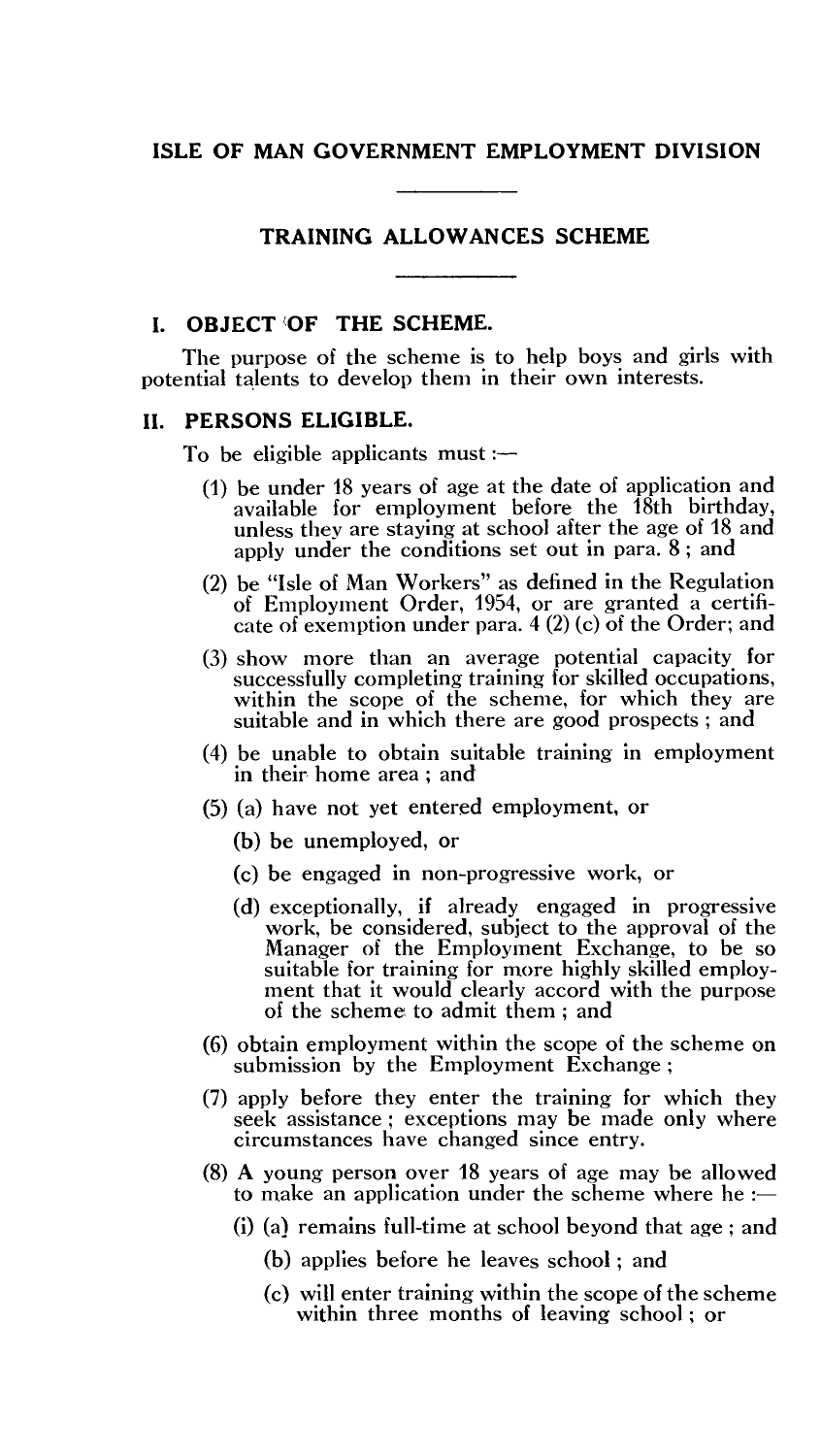- (ii) has deferred decision about a career until the results of an examination are known, provided  $:=$ 
	- (a) application under the scheme is made within three months after leaving school ; and
	- (b) training within the scope of the scheme will start within three months of the date of publication of the results of the examination.
- (9) In determining whether training facilities are available in the home area, account will be taken of all occupations for which the young person is suitable and not merely that for which he has expressed a preference.

# **III. SCOPE OF SCHEME.**

The scheme is limited to training for (1) a skilled craft or trade for which there is a recognised period and degree of training ; (2) skilled industrial occupations for which, although they do not fall within the traditional crafts, there is a recognised system of progressive training ; and (3) skilled technical occupations (which may be above craftsman level) which require a period of practical industrial training and for which progressive training is given under an apprenticeship or similar system.

Training for careers of a professional nature, and training in which board and lodging are provided as part of the conditions of employment, are excluded from the scope of the scheme. The scheme is also inapplicable to any career in the coalmining industry, and to employment with Government or quasi-Government Departments. Otherwise the scheme covers industrial occupations for which training in employment for a prescribed period is a recognised method of entry. The training must be in the nature of an apprenticeship or learnership, must include practical work, and must conform to the customary methods followed in the particular occupation.

Training by means of a "sandwich" course for an occupation approved by the Manager of the Employment Exchange is within the scope of the scheme to the extent indicated below :—

## **(1) College-based "sandwich" courses.**

For the periods of practical works training only.

#### **(2) Works-based "sandwich" courses.**

For the period of practical works training and, in addition, the period of attendance at an educational establishment provided :-

- (a) attendance at the educational establishment is in the same area as the practical works training ; and
- (b) the employer continues to pay full wages during attendance at the educational establishment ; and
- (c) the periods of attendance at the educational establishment do not exceed the periods of practical works training. For this purpose each year of the